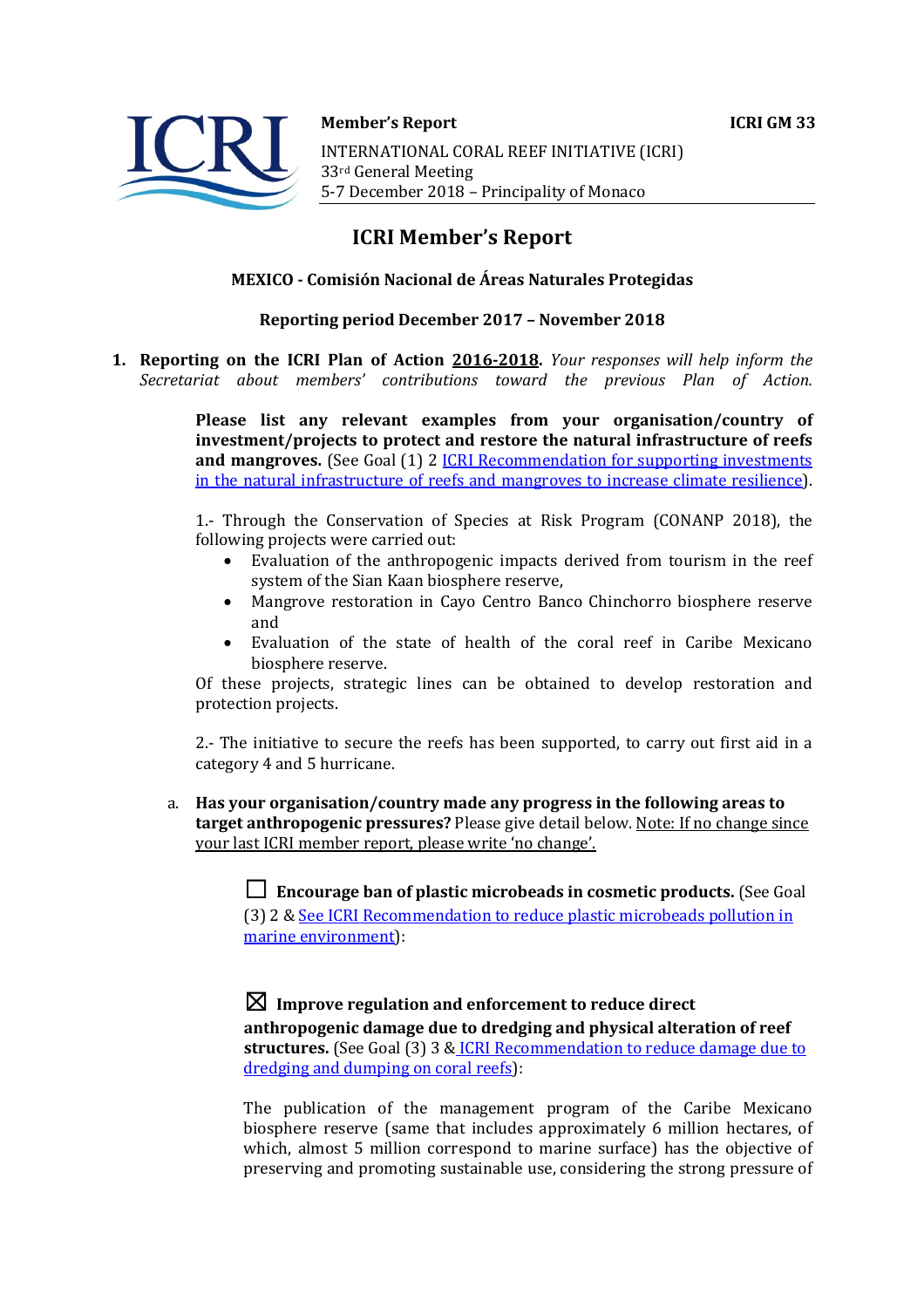coastal development and tourism activities. Also prohibits the construction of breakwaters and regulates the construction of the coastal dune system, the installation of artificial reefs and the extraction of the area.

### □ Deployment of mooring devices limiting the mechanical destruction **of coral reefs and seagrasses.** (See Goal (3) 4).

More than 1 million pesos have been invested in 5 projects for the installation of mooring buoys in 4 protected natural areas, with the aim of continuing to strengthen the management of tourist activities and avoid the use of anchors.

b. Did your organisation/country celebrate International Year of the Reef? Please give details below. (See Goal  $(5)$  1 & ICRI Recommendation designating 2018 as the third International Year of the Reef):

Yes, were made: talks, workshops and photographic exhibitions on the importance of conserving and sustainably using the reef. Dives were made for observation and collection during the spawning of Acropora palmata in the Costa Occidental de Isla Mujeres, Punta Cancún y Punta Nizuc national park and Arrecife de Puerto Morelos national park.

2. Contribution to the ICRI Plan of Action 2018-2020 and upcoming ICRI general **meetings.** *Your responses to the following questions will assist the Secretariat in assessing contributions towards the major themes of the draft ICRI Plan of Action 2018-2020.* 

### **Theme 1 - Promote effective and adaptable solutions to improve the protection of coral reefs**

- a. Which of the below topics do you consider to be the three top challenges that **your organisation faces in managing coral reefs?** Please select from the options below:
	- $\Box$  Climate change impacts
	- $\boxtimes$  Inadequate planning, zoning and management
	- $\Box$  Unsustainable resource extraction
	- $\Box$  Tourism and recreation
	- $\Box$  Shipping
	- $\boxtimes$  Coastal development
	- $\Box$  Dredging
	- $\Box$  Illegal and destructive fishing
	- $\Box$  Fish and coral trade
	- $\Box$  Marine debris
	- $\boxtimes$  Other. Please specify: poor water quality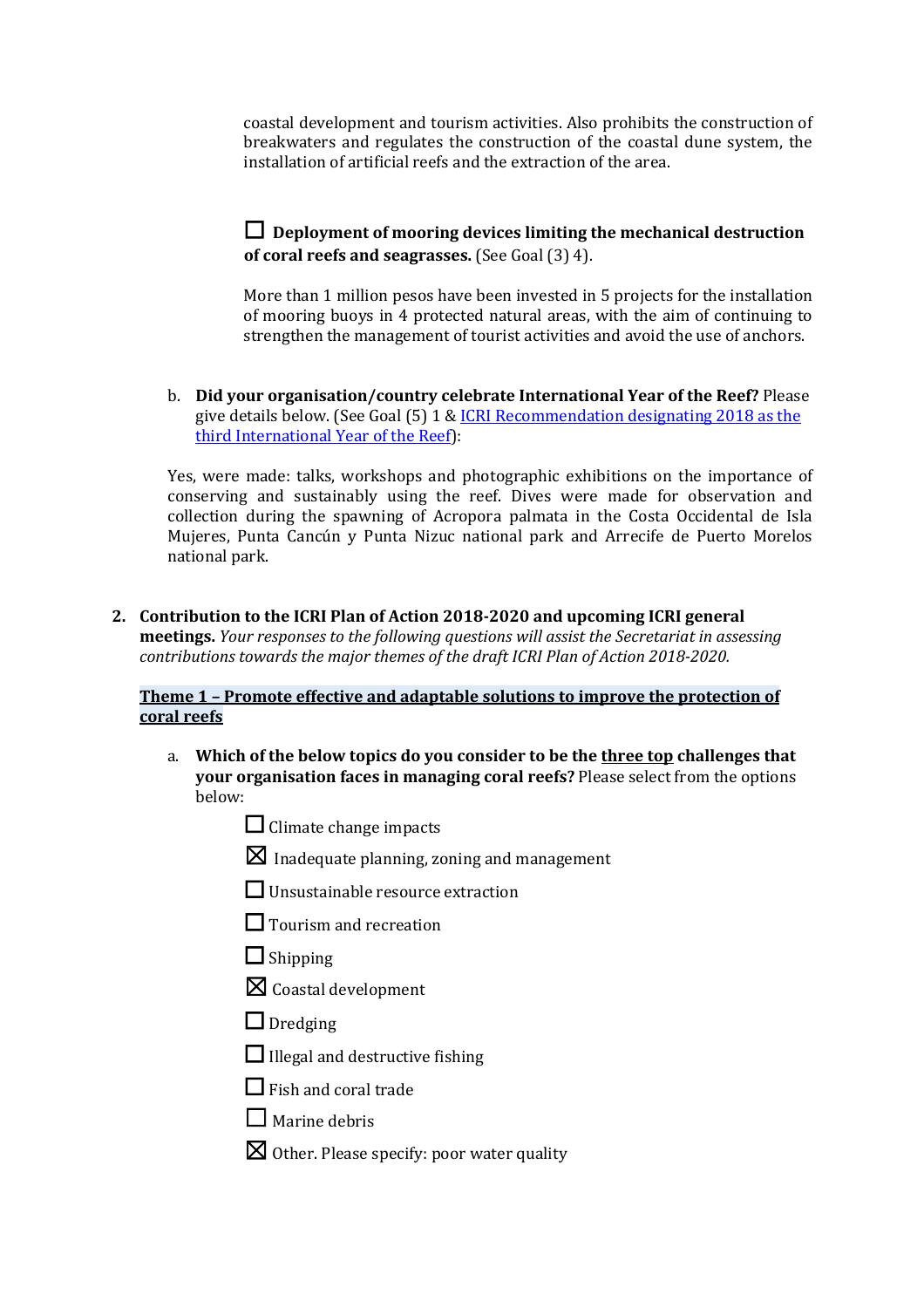b. Please list any examples of innovative management practices that your **organisation/country is involved in, such as use of VMS, drones & ecological mooring devices.** Include their limits, conditions of implementation, financing and an assessment of their results and links for more information if possible.

Actually, the staff is in the process of training on the use of drones.

c. Please list any examples of innovative funding for management that your **organisation/country is involved in.** Include their limits, conditions of implementation, financing and an assessment of their results and links for more information if possible.

Adaptation to climate change project (El Proyecto adaptación al cambio climático ADAPTUR) began in mid-2018, is based on ecosystems with the tourism sector and is financed by the German Federal Ministry of the Environment. The CONANP together with the Federal Tourism Secretariat (SECTUR) and the National Institute of Ecology and Climate Change (INECC) are the counterparts of this project. The objective is to support the tourism sector to adapt to climate change. The purpose is to reduce the risk to the business of tourism companies, protect their natural assets such as beaches, reefs, jungles, biodiversity and the services they provide. The project works under the scheme of public-private cooperation; the participation of all actors in the tourism sector and the social sector, communities and the academy is sought to develop solutions and shared measures for all involved.

Some of the results of the project will be: contribute to Mexico complying with its international commitments to adapt to climate change, develop a plan to adapt the tourism sector as part of the national adaptation plan, develop economic analyzes on the impact of climate change in the tourism sector, help integrate adaptation measures into sectoral plans and processes.

d. Please list any examples of leading practices, techniques and strategies for **building reef resilience that your organisation/country is involved in.** Include their limits, conditions of implementation, financing and an assessment of their results and links for more information if possible.

Development of the Climate Change Adaptation Program of the Costa Occidental de Isla Mujeres, Punta Cancún y Punta Nizuc national park, Manglares de Nichupté flora and fauna protection area and Arrecife de Puerto Morelos national park. The objective of this program is to strengthen the effectiveness of management and the resilience of protected areas to preserve biodiversity threatened by climate change. The final report will be ready at the beginning of 2019.

e. Please list any examples of leading practice reef restoration mechanisms that **your organisation/country is involved in.** Include their limits, conditions of implementation, financing and an assessment of their results and links for more information if possible.

#### **Theme 3 - Support communities reliant on coral reefs**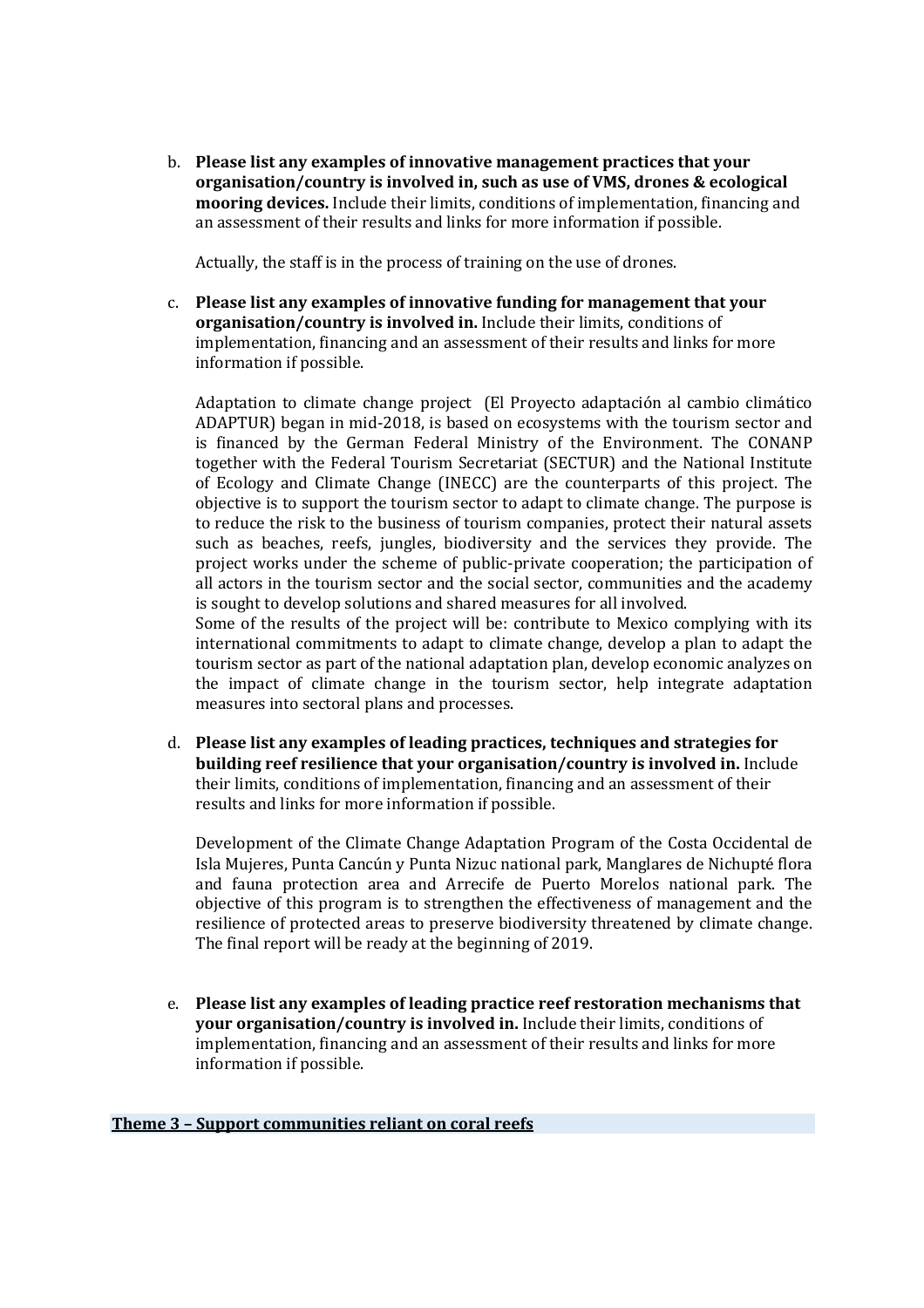**f.** Is sustainable tourism development a significant challenge for your **organisation?** If so please include detail below of the kinds of challenges faced and your strategies to deal with them.

The integration of environmental care and local culture in the tourism sector is a challenge, especially in this region of the Mexican Caribbean, because there is a great diversity of resources and a high interest of visitors to enjoy them, so it is important to value at all levels, as well as the integration of the local community as the main actor in each project, generating economic benefits for local people and greater interest in conserving their resources. Also, an application of planning and regulatory instruments that include principles of sustainability and adaptive management is required, covering from the design of projects to the specific links that are applicable to them. That's why the CONANP focuses on supporting projects that benefit local and viable communities according to the feasibility results, as well as providing people with training tools and close follow-up that allow the sustainability of the companies.

Likewise, CONANP promotes the elaboration of studies, plans and official instruments that organize tourism activities based on the conservation of natural and cultural resources, such as productive projects, studies of the limit of acceptable change (ELCA), among others.

This year, through the CONANP, two studies will be obtained that will allow to have the load capacities and limits for the use and sustainable use of the natural elements that contain protected areas of the Yucatan Peninsula region, these are:

- Acceptable Change Limit Study for recreational tourist activities in Akumal Bay (ELCA para actividades turístico recreativas en la Bahía de Akumal)
- Acceptable Change Limit Study to regulate the recreational tourist activities of observation and swimming with whale shark in three protected natural areas of the Mexican Caribbean (ELCA para regular las actividades turístico recreativas de observación y nado con tiburón ballena en tres áreas naturales protegidas del Caribe Mexicano)

### **g. Is your organisation involved in activities to raise awareness and encourage**  action to support communities reliant on coral reefs? Please include details below.

Yes, the Institution has different subsidy programs for communities that depend on coral reefs. The projects facilitate talks, courses, training, equipment for productive activities such as fishing and tourism. There are specific projects for monitoring, surveillance, implementation of good environmental practices, support for the acquisition of sustainable energy, etc.

**Theme 4 - Help to reduce anthropogenic threats to coral reefs, particularly those that occur at a global or regional scale**

**h.** What activities is your organisation involved in to elevate awareness of the **global nature of the threat of climate change to coral reefs?** Please include details below

Development of the program of adaptation to climate change in 3 protected natural areas, referred to above.